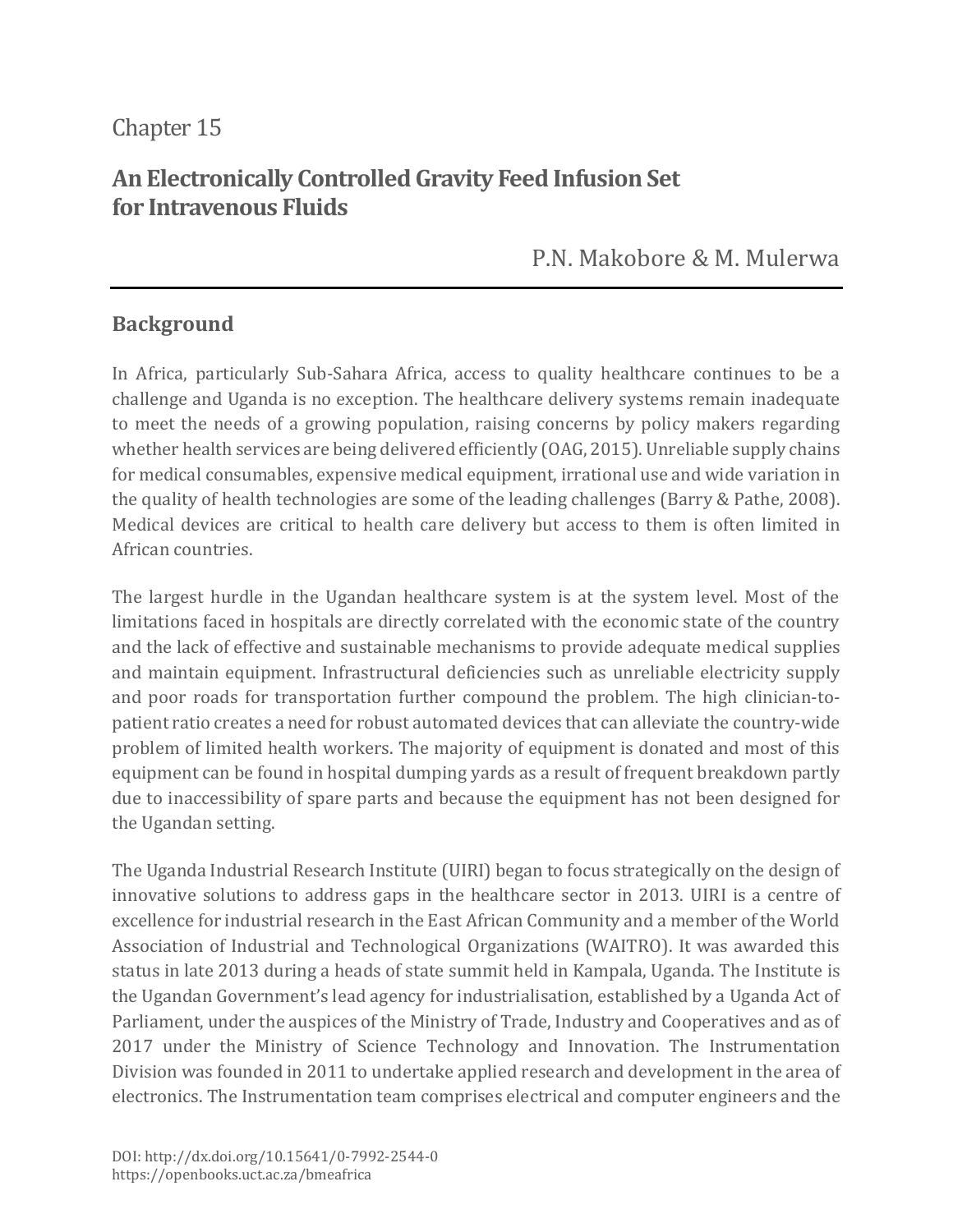focus has become the design of non-invasive medical technology. Through institutional-level collaborations with Makerere University's College of Health Sciences, Columbia University in New York, and Oxford BioHorizons Ltd. UK (a company specialising in technology in medicine and biology), the Instrumentation Division has embarked on the design of affordable medical devices for Sub-Saharan Africa and other low-income settings. The design process is inspired by the Stanford Biodesign approach (Yock, et al., 2010). The first two phases of the latter approach, namely identify (uncovering clinical needs and the cycle of care) and invent (brainstorming solutions, rapid prototyping, concept development and intellectual property consideration) have been adopted. The invent phase also captures electronics design, development and testing. The third phase – implement – has been applied partially, in particular, strategy development in terms of clinical validation and exploring sources of funding. Business modelling, regulatory approval, reimbursement, and charting the market potential are still in progress.

# **Uncovering a priority clinical need**

The Instrumentation team decided to focus their efforts based on areas of specialty, availability of resources, and the area with the highest need with few people innovating on the topic. With the team having experience in hardware design, rapid prototyping of electronics and systems design, it was natural to lean towards the design of non-invasive medical technology. This focus was further refined to maternal and child health. Uganda continues to experience health system challenges and poor social determinants of health that have slowed the improvement of women's and children's health. Difficulty in accessing quality services, a shortage of trained and motivated healthcare professionals, and shortages of essential drugs and medicines contribute to high mortality and morbidity rates (WHO, 2011).

The overall goal was to improve significantly healthcare outcomes for a high priority clinical need in a vulnerable population. Design considerations were not limited to functionality, performance and usability, but included infrastructure such as access to reliable power sources, and design for lack of power, which is a common occurrence in rural health facilities.

Having successfully carried out a needs survey across four regions in Uganda (northern, central, eastern and western) and in four major regional referral hospitals, health centres, and the national referral hospital, the team was able to identify numerous clinical needs and gaps related to existing medical equipment. After formulating a list of top priority needs, the team proposed solution ideas. To achieve general consensus on a particular idea, decision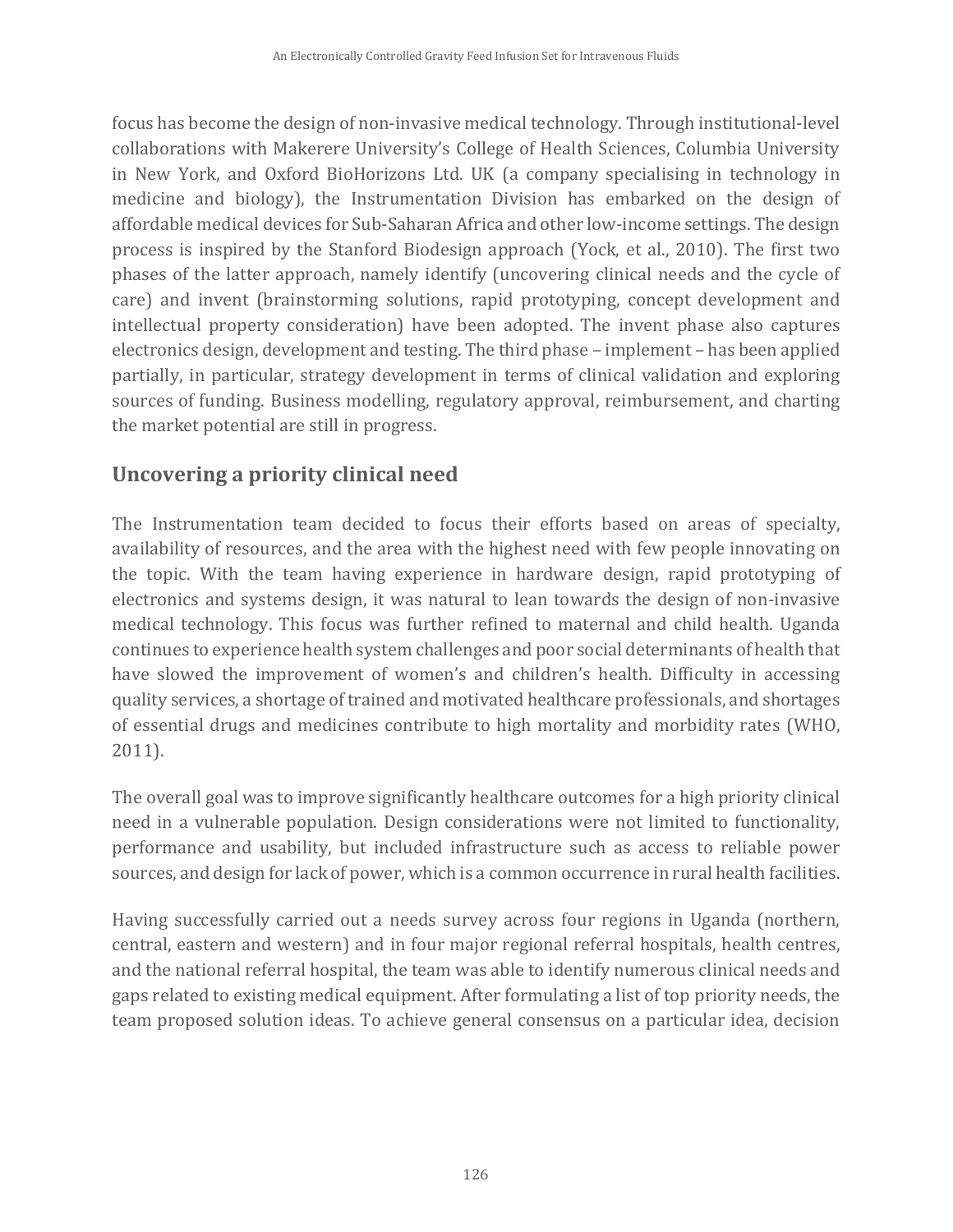criteria and a decision matrix tool were used to enable team members to vote on and rank the most compelling need. The decision matrix was based on the following criteria:

- 1. *Impact*: what are the numbers involved? How many people's lives would be improved or saved by the proposed intervention?
- 2. *Feasibility*: Does the team have the requisite skills and partners to implement the proposed design, are there available resources?
- 3. *Low cost*: What percentage of the raw materials can be accessed locally? Can we make this particular design affordable and accessible for hard-to-reach health facilities?
- 4. *Priority*: From the perspective of the clinicians, is the need high in priority?

The strategic focus was to innovate for maternal and child health as this group is the most vulnerable in low- and middle-income countries. The severity of the situation was mapped out to determine the best starting point, taking into account the availability of financial resources for implementation. Two methods were used, namely literature reviews and baseline studies; the latter involved several visits to health facilities that included the national referral hospital, Mulago, regional referral hospitals, and health centres in western, eastern and northern Uganda. Studies revealed a persistent challenge in improving child mortality. The leading direct causes of under-five mortality include neonatal conditions (prematurity, asphyxia and infection), malaria, diarrhoea and pneumonia (WHO, 2010). The majority of children presenting for treatment often exhibit advanced disease stage symptoms and usually require immediate intravenous therapy. The FEAST trial estimates that over 10% of children admitted to East African hospitals are in shock due to treatable disease and require immediate infusion therapy (Maitland, et al., 2011). It is important that infusion therapy be administered correctly to ensure timely treatment and safety, especially for sick children, to prevent morbidity and in the worst cases mortality; however, this requires a syringe pump to accurately control intravenous (IV) fluid administration (Graz, et al., 2008). Based on preliminary findings, infusion appeared to be a neglected area with limited interventions.

The WHO recommends syringe pumps as an essential medical device that should be present in all district hospitals for the care of neonates (WHO, 2015). Due to their cost and complexity, commercial syringe pumps are often not readily available in low-resource settings, where the majority of neonatal deaths occur (Lawn, et al., 2006; FDA, 2010). In the absence of syringe or infusion pumps, fluids are delivered with gravity-driven IV drip systems (Slusher, et al., 2012) which neither control nor regulate fluid flow; thus accurate volumes, which are critical for infusion therapy in children, are not guaranteed. Imprecise flow rate control and lack of monitoring with these devices present a risk of over- or underhydration (Almroth & Latham, 1995).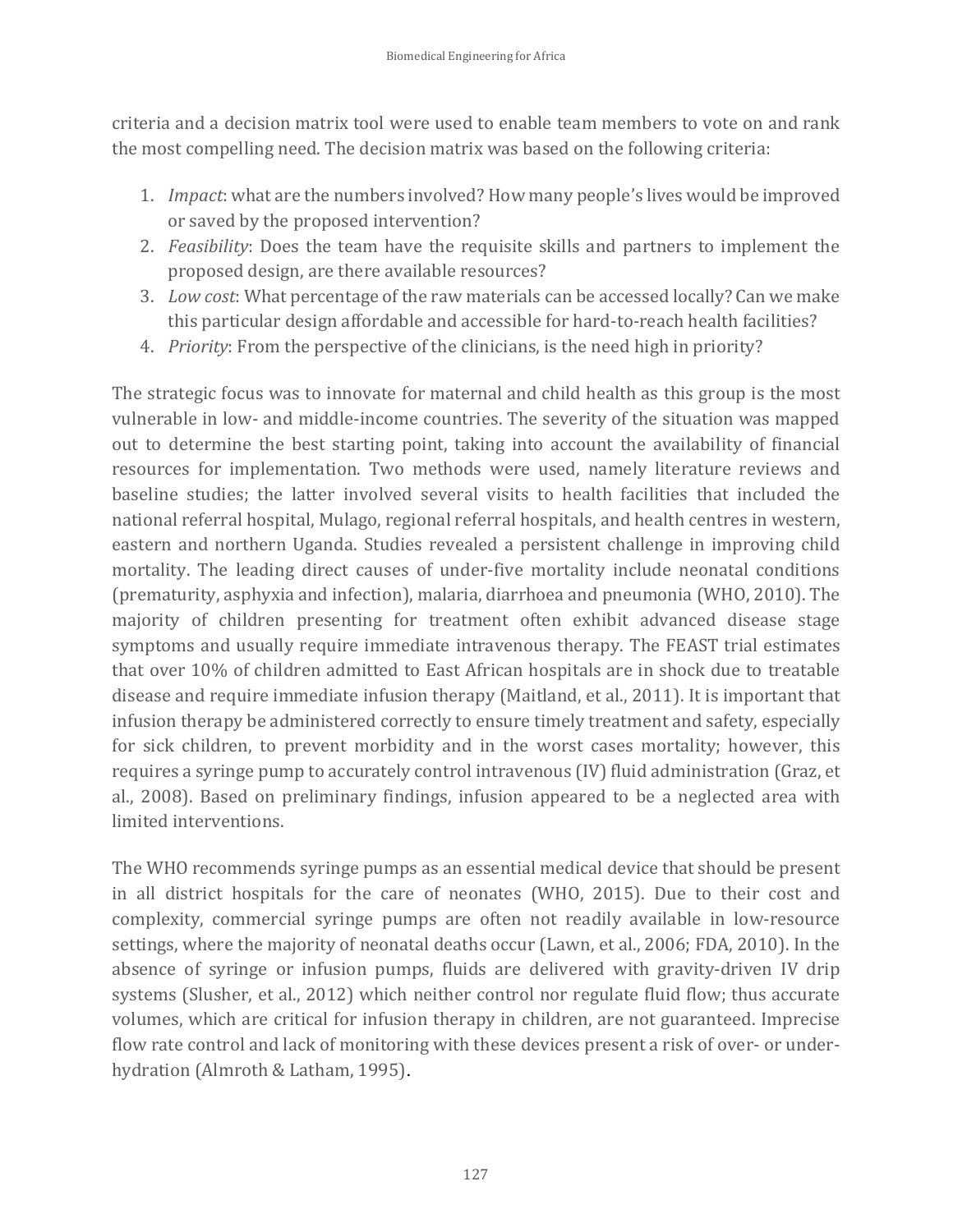## **Existing solutions**

To avoid designing an already existing solution and infringing on existing patents, and to better understand why certain design considerations had been avoided in available solutions, an investigation of existing solutions and technologies was carried out. Solutions for both developed and developing countries, their advantages, associated limitations and the reasons why some were not adopted, were systematically examined. The available solutions are described below.

### *Infusion/elastomeric pumps*

Infusion/elastomeric pumps and burettes are commonly used to regulate delivery of IV therapy to paediatric patients in developed nations. Although infusion pumps are accurate and deliver fixed volumes, they are too costly and not appropriate for healthcare settings in many developing countries. Priced over US\$1,000, infusion pumps require routine maintenance, expensive consumables that are not generally available in the developing world, and electrical power that may not be reliable, making them unsuitable for the developing world.

#### *DripAssistTM flow monitor*

The DripAssist<sup>TM</sup> is a device that allows users to monitor gravity fed infusion therapy and respond to an alarm to ensure that the infusion rate remains constant. Although the device does not control the rate of infusion, it provides clear and simple feedback, allowing users to clearly see how their drip tubing set is functioning (Ssekitoleko, et al., 2015). Initially used as a veterinary device, it has been piloted to improve the administration of medications during labour to prevent postpartum haemorrhage, preeclampsia and eclampsia in lowresource settings. The device has been clinically piloted in Haitian clinics on expectant mothers who received oxytocin and magnesium sulfate intravenously (Pedagogy Infusion Online Learning System, 2017).

#### *Acuset IV flow controller*

The Acuset IV Flow Controller is a reusable IV flow controller which is intuitive to use even by relatively untrained operators (Medicine Mondiale, 2008). The controller regulates drug delivery by rotation of a dial to the expected setting. However, it neither dynamically adjusts nor maintains the rate of flow at a given/set degree of constriction, resulting in slight variations in flow rate as the drip bag is being emptied owing to external atmospheric conditions and hydrostatic pressure.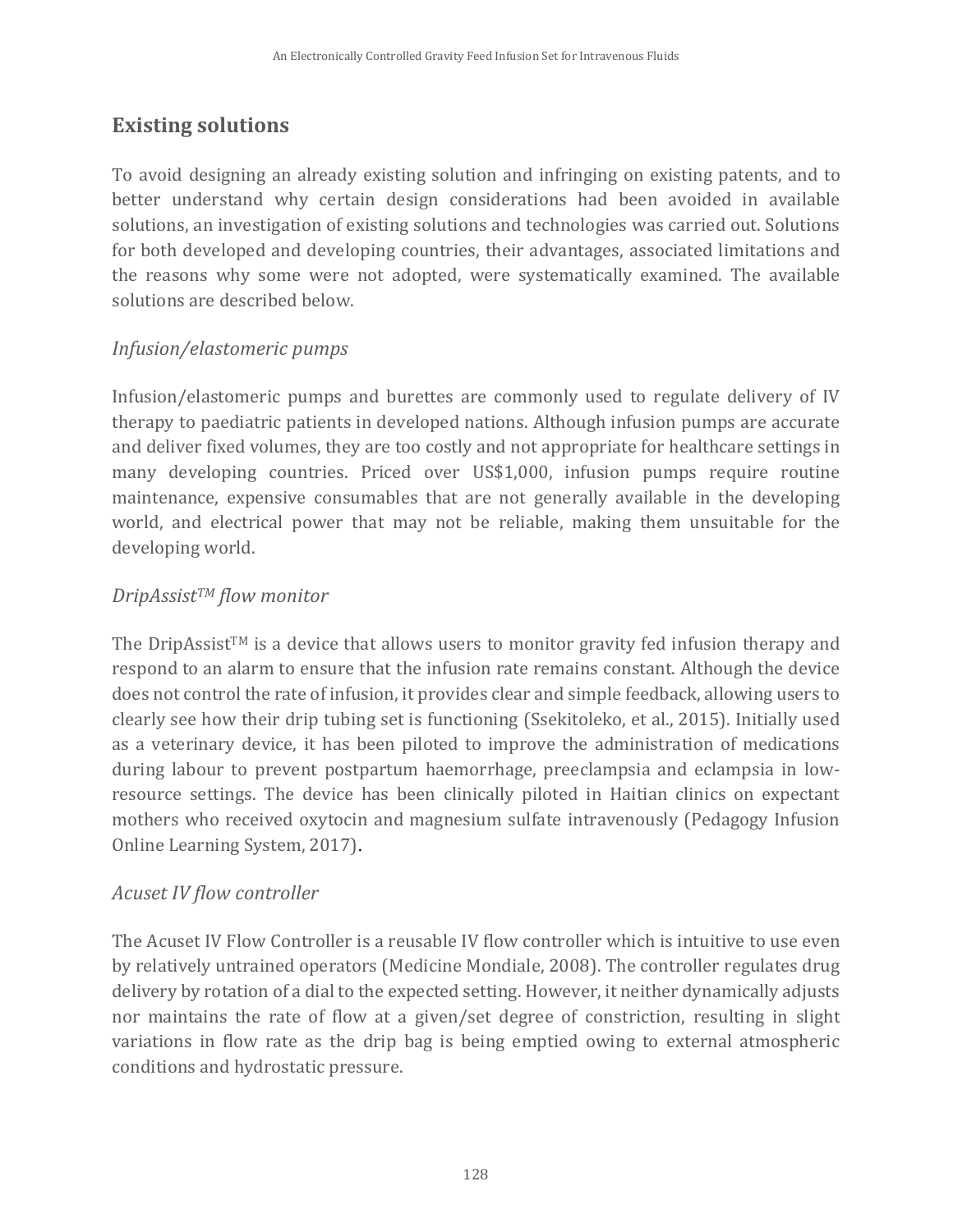### *Burettes/fluid giving sets*

Burettes deliver measured volumes of fluid or medication. They are however impractical for use in low-resource settings because they are single-use, in addition to not being very accurate. Specifications for burettes and fluid giving sets are based on the performance of the drop orifice in delivering a specified volume of fluid (usually within  $\pm 10\%$ ), and not the rate, as this is dependent on the clinician regulating the appropriate flow rate for the therapy. Research has shown that when manually regulated, fluid delivery flow rate variances of ±20% (error between prescribed and actual flow rates) occur in 80% of intravenous administrations, inclusive of burette administration (Kolko & Intlekofer, 2016). Such flow rate errors escalate to errors in the overall volume delivered to the patient.

# **Understanding the challenge**

The team embarked on field trips to collect primary data and information that would essentially guide the design process for the identified challenge of improving the quality and affordability of infusion. Four major regional referral hospitals – Mbarara, Fortportal, Mbale, Gulu and Soroti – and three health centres – Bukuku, Lamogi, Amuria – were visited during the first two quarters of 2017. The objective of the study was to uncover challenges related to infusion therapy, inadequacies with existing infusion pumps or controllers if available, the reasons why infusion pumps break down, the maintenance regimen, and the desired features of a device that could potentially address these gaps.

The team met and interviewed various stakeholders, including physicians, nurses, patients, carers and biomedical technicians. Interviews were aided by a questionnaire that served as a guiding tool to collect both quantitative and qualitative data. The end goal was to design for the end user based on the data that was collected. In addition to interviews, the team observed clinicians' day to day activities i.e. observing the work flow in an emergency ward and clinicians interacting with medical equipment. The observations uncovered additional challenges that were missed during face-to-face discussions. Access to inventories of medical equipment and discussions with biomedical technicians revealed the reasons why equipment fails.

Data from the maternal and paediatric wards at the eight health facilities revealed the following challenges.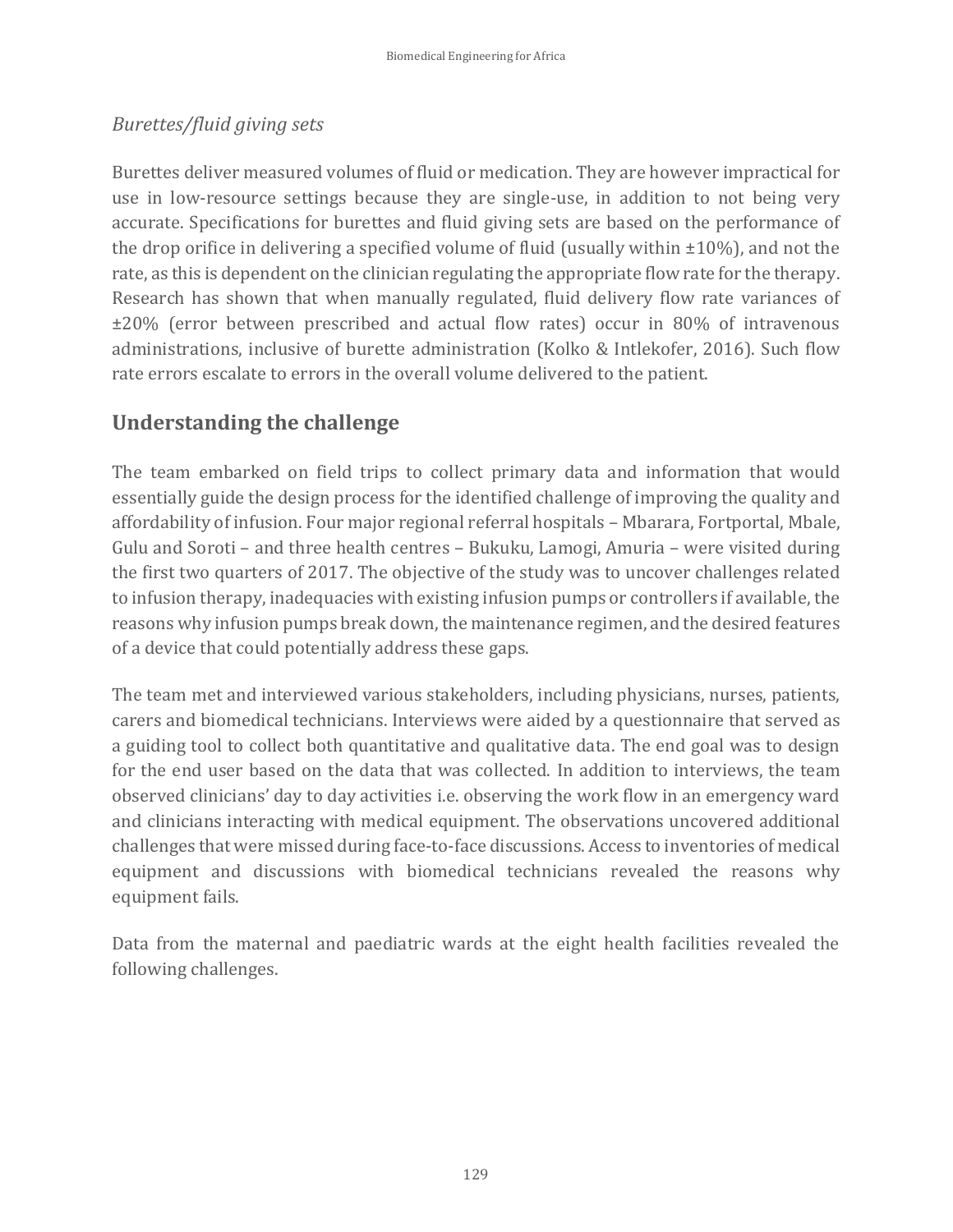#### *Paediatric ward challenges with infusion*

- 1. Due to a lack of infusion pumps or controllers that are critical for intravenous delivery of IV fluids and drugs, these are currently being manually administered; on average more than 60 infusions are carried out daily.
- 2. Over- and under-infusion are common due to severe workload challenges; it is difficult to maintain and monitor the prescribed flow rate manually due to the high number of children admitted.
- 3. Inadequacy of consumables e.g. fluid giving sets and drugs lead to an additional financial burden on the patient who is required to purchase the needed materials.
- 4. There is a shortage of blood from the blood bank to infuse anaemic children; over 85% of children are anaemic and require blood transfusion.
- 5. The ward is severely congested due to the overwhelming number of children requiring admission.
- 6. Severe cases of shock in children are usually referrals from smaller community health centres.

### *Maternal ward challenges with infusion*

- 1. There is a lack of infusion pumps or controllers that are critical for intravenous delivery of oxytocin or misoprostol; improper infusion of these drugs can cause rupture of the uterus or birth asphyxia for the neonate.
- 2. Blood transfusion for mothers experiencing postpartum haemorrhage or with ectopic pregnancy is a necessity, however there is a limited supply of blood; a possible solution could be recycling of blood to re-infuse into the mother.

# **Conceptualisation**

In response to the identified need for an infusion device that regulates infusion therapy, the Electronically Controlled Gravity Feed Infusion Set (ECGF) prototype v1.1 has been designed; the ECGF automatically regulates the drop rate for infusion therapies for drugs and fluids and provides the minimum safety features for implementation in a hospital setting. [Figure 1](#page-6-0) shows the four modules that make up the ECGF device.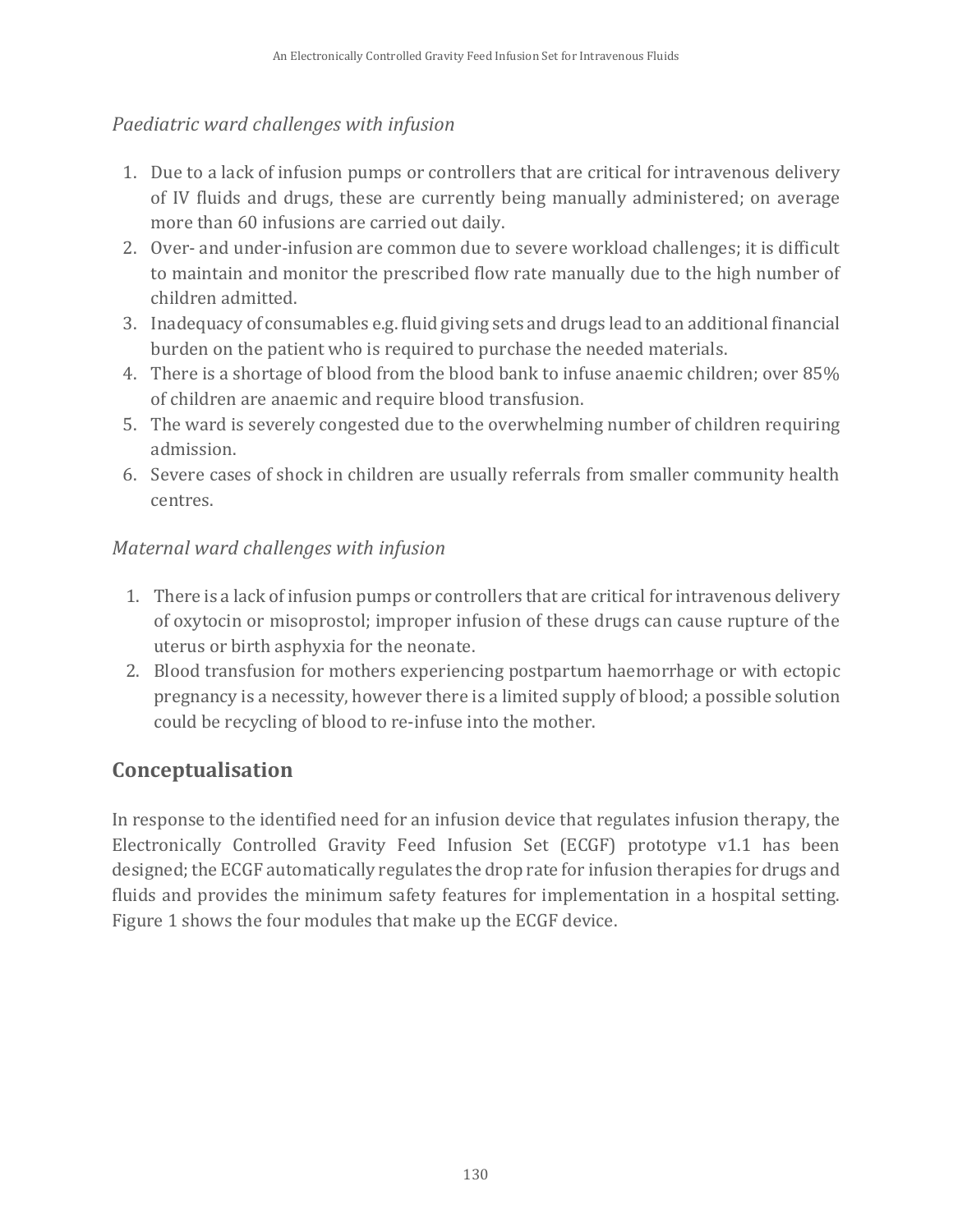<span id="page-6-0"></span>*Figure 1: Modules of the electronically controlled gravity feed infusion set (ECGF); A: Drop rate detector, connects to the infusion set drip chamber and monitors the drop/infusion rate; B: Drop rate controller, clamps onto and constricts the infusion tube to regulate the infusion rate; C: User Interface, to allow the user to input parameters for the therapy that include infusion bag size, size of the fluid giving set, volume to be infused and infusion time; D: Power supply for the ECGF device.* A B

C

D

#### **System overview**

#### *Micro-processor/logical unit*

The logical unit is the heart of the system and it receives input from all the various peripheral units (analog to digital converter, counter, USART, keypad, memory, switches), and algorithmically processes the inputs and transmits instructions to the actuators/output units (Ssekitoleko, et al., 2015).

#### *Drop rate detector module*

This module is responsible for the drop rate detection. The module comprises a light source and a photo-cell. Signals from the photo-cell are transmitted to the processing/logical unit.

#### *Drop rate controller module*

This module is responsible for effecting the change desired as per instructions from the logical unit resulting from the feedback from the monitoring module. An appropriate constriction of the drip line/tube results in an adjustment/continuance of a drip/flow rate. It also caters for air bubble and occlusion detection.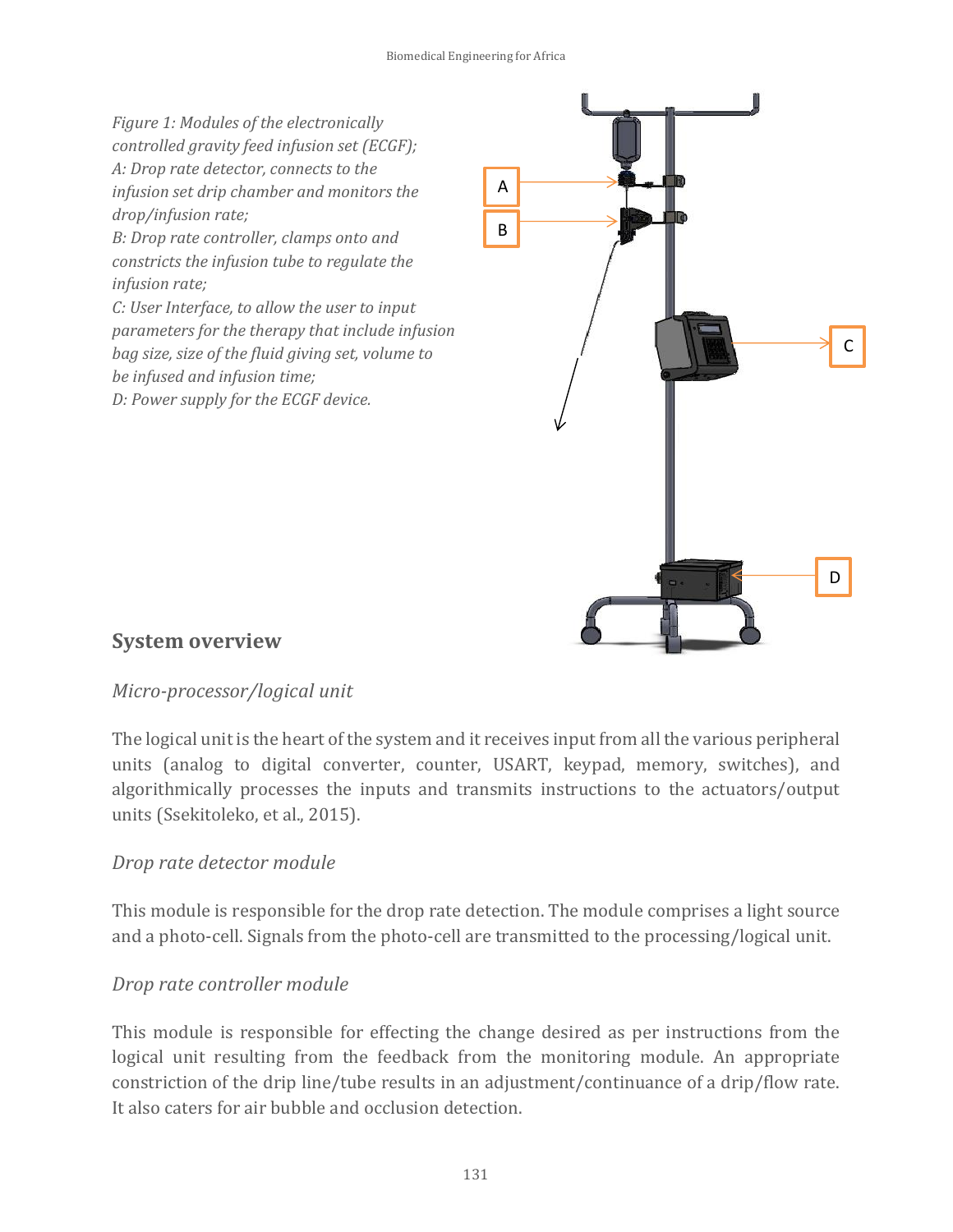#### *User interface*

The user interface provides the user with vital information and provides alerts indicative of system performance or status as well as allowing for human–machine interaction by way of various input options.

#### *Comparison with infusion pumps on the market*

The ECGF is comparable in functionality with some of the infusion pumps on the market in terms of performance and safety features. The ECGF has been tested for flow rates 15– 300ml/hr. Further development will refine accuracies for slower and faster flow rates. Clinically most flow rates fall within the tested range. Table 1 compares the ECGF with the Hospira A+ Infusion System.

| Table 1: Comparison between the ECGF and the Hospira A+ Infusion System |                                                                                                                              |                                                                                         |  |  |  |  |  |
|-------------------------------------------------------------------------|------------------------------------------------------------------------------------------------------------------------------|-----------------------------------------------------------------------------------------|--|--|--|--|--|
| Development                                                             | Hospira A+ Infusion System                                                                                                   | <b>ECGF</b>                                                                             |  |  |  |  |  |
| Subassemblies                                                           | 1 part                                                                                                                       | 4 parts                                                                                 |  |  |  |  |  |
| Supply chain<br>complexity                                              | 0% local materials                                                                                                           | 80% local materials                                                                     |  |  |  |  |  |
| User training                                                           | Minimum 2-3 weeks                                                                                                            | 4 hours (intuitive and easy to use<br>user interface)                                   |  |  |  |  |  |
| Power<br>consumption                                                    | High (35VA)                                                                                                                  | Low $(6VA)$                                                                             |  |  |  |  |  |
| Maintenance<br>support                                                  | Costly and limited                                                                                                           | Affordable and locally available                                                        |  |  |  |  |  |
| <b>Battery</b> life                                                     | Approx. 6 hours                                                                                                              | Approx. 8 hours                                                                         |  |  |  |  |  |
| Delivery<br>accuracy                                                    | $±5$ (1-999mL/hr),<br>$±10(0.1-0.9mL/hr)$                                                                                    | $\pm 1$ (15mL/hr - 300mL/hr) for<br>preclinical tests on v1.1 prototype                 |  |  |  |  |  |
| System alarms                                                           | Air-in-line, air-in-line backpriming,<br>low battery, occlusion, turn to run,<br>flow detector, VTBI complete or dose<br>end | Low battery with status LEDs,<br>occlusion, flow detector, VTBI<br>complete or dose end |  |  |  |  |  |
| <b>Added value</b>                                                      | None                                                                                                                         | Solar system can be used for battery<br>charging & hospital lighting                    |  |  |  |  |  |
| Selling price                                                           | $\sim U$ S\$1300-3000                                                                                                        | $\sim U$ S\$100                                                                         |  |  |  |  |  |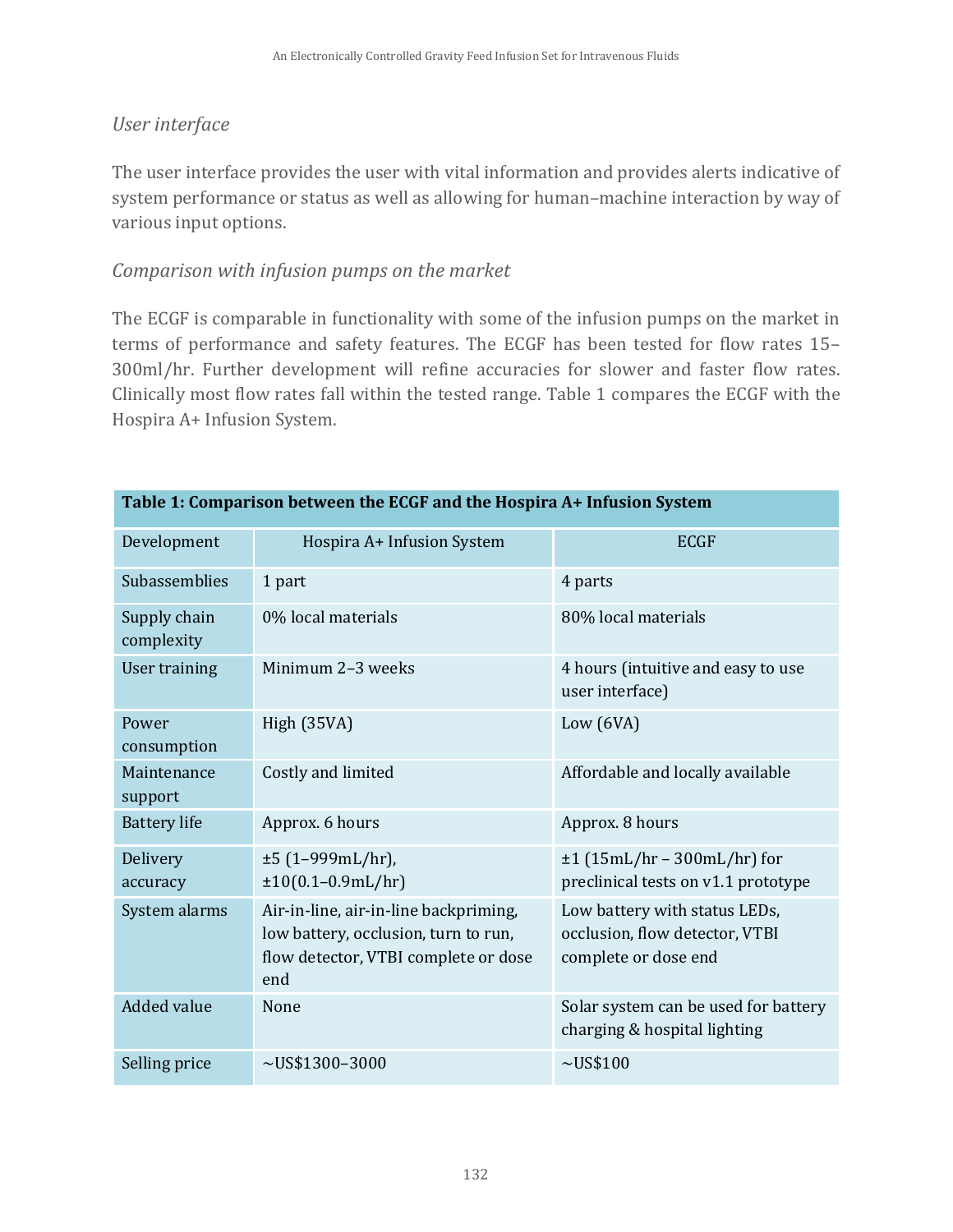### **Design and manufacture**

The ECGF is an embedded system application designed to perform a specific function. Embedded systems are a combination of computer hardware and software that are programmable with a fixed capacity that includes electrical and mechanical components. These systems are designed for a specific function or for specific functions within a larger system. The design of the ECGF therefore comprises both software and hardware design processes.

AutoCAD software, EAGLE, was used to design the schematics of the ECGF electronic circuits and the layout of the printed circuit boards. Proteus software was used for simulation and debugging of the electronic circuit before preliminary hardware prototyping using breadboards, oscilloscopes and power supply units. During initial prototyping, electronic components were mounted on a breadboard, the microcontroller was programmed to perform specific functions and the circuit output was analysed. Additive manufacturing specifically 3D printing was particularly useful for the intricate parts of the device, in particular variations of specific parts were printed for testing, towards achieving an optimal design. SolidWorks software was used for the casing design of the drop rate detector and the drop rate controller and printed using a 3D printer. The microcontroller was from Microchip Technology Inc.; a PICkit 3 was used for programming and Integrated Development Environment (IDE) software called MPLAB for the firmware. The firmware underwent verification and validation tests to ensure that it performed as specified. The Instrumentation Division complies with the coding standard for critical systems (Doering, 2004).

After the circuits have been verified and validated to function as required, the final stage of the development of the device was the manufacturing process that consisted of etching and milling the printed circuit boards and manufacturing of the casings for the drop rate detector and drop rate controller using a 3D printer. The drip stands were fabricated using mild steel in compliance to standard BS 3619:1976 for mobile infusion stands (British Standards, 1976). [Figure 2](#page-9-0) shows in-house manufacturing of the ECGF user interface.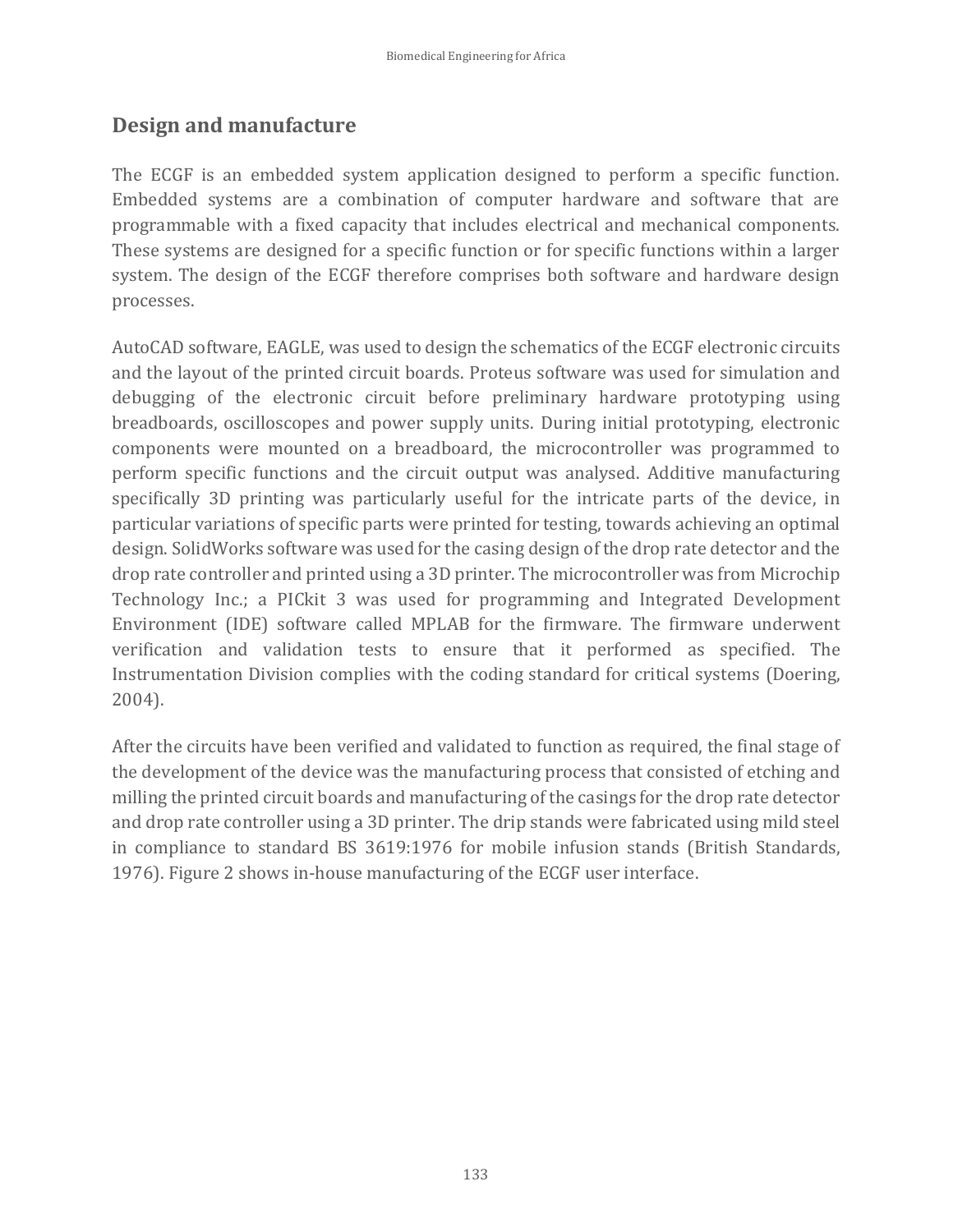

*Figure 2: In-house manufacturing of the ECGF user interface*

# <span id="page-9-0"></span>**Preclinical studies**

In order to verify the accuracy of the ECGF prototype v1.1 a test setup was used in compliance to the standard IEC 60601-2-24 for medical electrical equipment (IEC, 1998). The standard contains particular requirements specifically for the safety of infusion pumps and controllers. The ECGF v1.1 is categorized as a drop rate controller, however, the updated standard has a heavy focus on regulation of volume to be infused in addition to the drop rate (IEC, 2012). The next version of the ECGF (v2.0) will include design for regulation of volume to be infused.

The ECGF device is designed to operate in a drop rate scope between 5–100 drops/min which is equivalent to a flow rate of 15–300ml/h, assuming a 20 drops/ml IV giving set. According to the baseline studies conducted in the eight health facilities, this range covers all the required IV infusions for the target group (children under the age of five). The testing parameters for infusion delivery to cover the operating scope of the device are shown in Table 2.

Test case 1 and 2 are compliant with the required infusion rates for accuracy tests mentioned in the standard IEC 60601-2-24 (IEC, 1998). Each delivery rate test was repeated three times.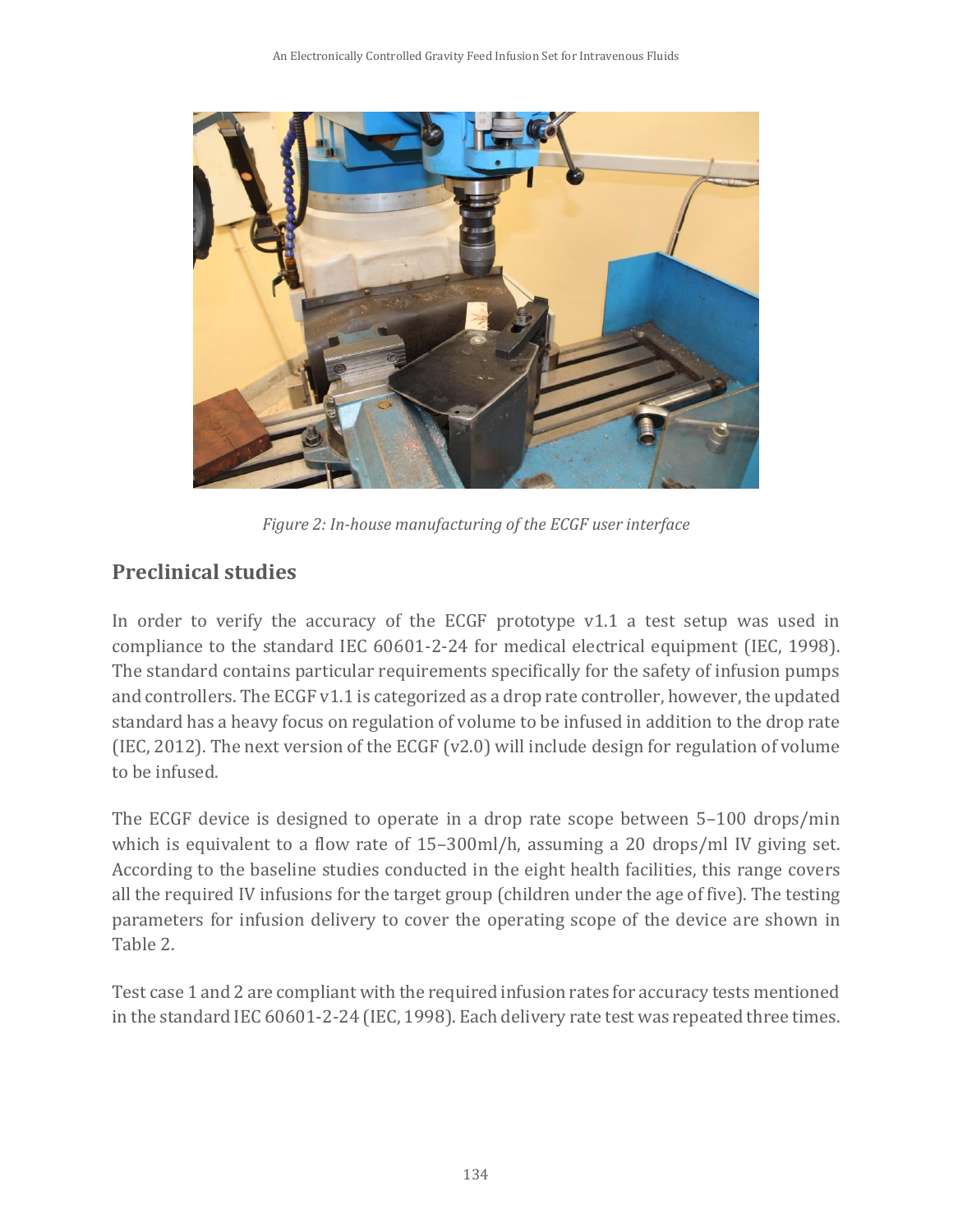| Table 2: Test cases for infusion accuracy tests |             |             |               |                 |  |  |  |  |  |
|-------------------------------------------------|-------------|-------------|---------------|-----------------|--|--|--|--|--|
| <b>Test case</b>                                | Drop rate r | Flow rate f | Infusion time | Infusion volume |  |  |  |  |  |
| #                                               | [1/min]     | [m]/hr]     | [min]         | [ml]            |  |  |  |  |  |
|                                                 | 5           | 15          | 180           | 45.0            |  |  |  |  |  |
| $\mathbf{2}$                                    | 20          | 60          | 180           | 180.0           |  |  |  |  |  |
| 3                                               | 50          | 150         | 180           | 450.0           |  |  |  |  |  |
|                                                 | 75          | 225         | 180           | 675.0           |  |  |  |  |  |
|                                                 | 100         | 300         | 180           | 900.0           |  |  |  |  |  |

To ensure reliable results, new infusion set tubing, a new cannula needle and a new solution bag were mounted before each test run. During the test period the total drop count  $N_x$  and the corresponding total infusion time stamp *t<sup>x</sup>* were collected every 12s via RS-232 serial interface to a separate data assessment computer using RS-232 terminal software.

#### *Test results*

Through the calculation of the actual drip rate  $Q_i$  from the collected data of all conducted tests, it was possible to plot the start-up graphs for each test case. As an example, [Figure 3](#page-10-0) shows the progression of the actual drip rate  $Q_i$  over the test period  $T_0$  (the first 2 hours) performed with a desired drip rate r of 20 drops/min (test case 2).



<span id="page-10-0"></span>*Figure 3: Plotted start-up graph of the actual drip rate Q<sup>i</sup> for a set drip rate r of 20 drops/min for test period T<sup>0</sup> of 120 min*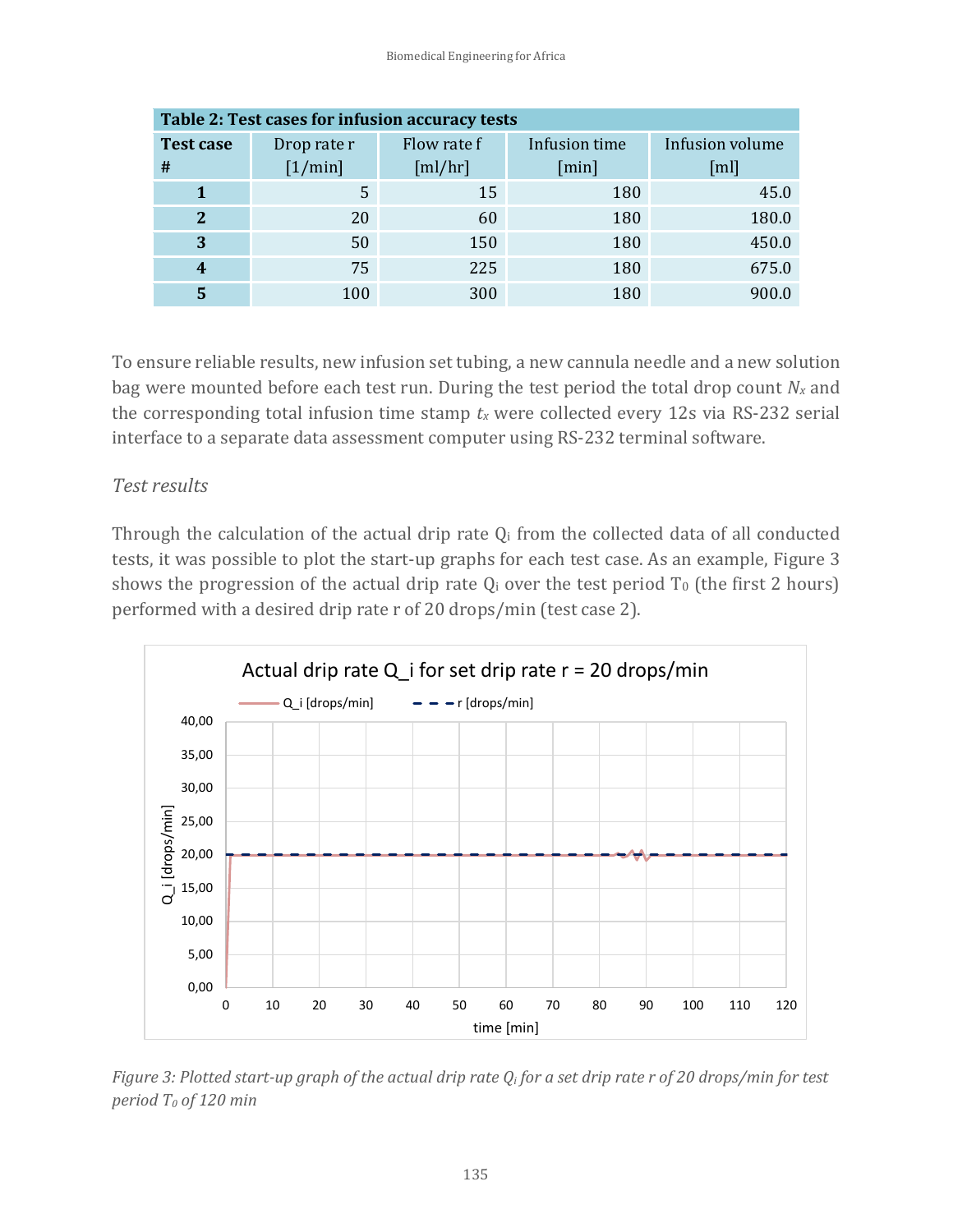All tests conducted with the ECGF prototype v1.1 showed the ability of the ECGF device to deliver fluids with a relatively high degree of accuracy. See Table 3 for an overview of all test results per test case. Neither the overall mean percentage error E\_total for the entire test period nor the percentage errors A and B for the second and the last hour of the test period respectively show values greater than  $\pm 1\%$ .

| Table 3: Overview of preclinical test results |                |                 |          |                 |          |                 |          |  |  |  |
|-----------------------------------------------|----------------|-----------------|----------|-----------------|----------|-----------------|----------|--|--|--|
| <b>Test Case</b>                              | $\overline{R}$ | Q_total         | E_total  | $Q_T1$          | $A_T1$   | $Q_T2$          | $B_T2$   |  |  |  |
| (TC)                                          | (drp/min)      | $[$ drp/min $]$ | [%]      | $[$ drp/min $]$ | [%]      | $[$ drp/min $]$ | [%]      |  |  |  |
| 1                                             | 5              | 4.987           | $-0.257$ | 4.977           | $-0.468$ | 4.966           | $-0.671$ |  |  |  |
| $\mathbf{2}$                                  | 20             | 19.931          | $-0.343$ | 19.917          | $-0.415$ | 19.918          | $-0.412$ |  |  |  |
| 3                                             | 50             | 49.801          | $-0.398$ | 49.786          | $-0.428$ | 49.762          | $-0.477$ |  |  |  |
| $\boldsymbol{4}$                              | 75             | 74.698          | $-0.402$ | 74.684          | $-0.422$ | 74.660          | $-0.453$ |  |  |  |
| 5                                             | 100            | 99.585          | $-0.415$ | 99.566          | $-0.434$ | 99.555          | $-0.445$ |  |  |  |

# **Conclusion**

The Instrumentation Division at UIRI has developed the ECGF in response to a demonstrated clinical need to improve the safety and efficiency of delivering intravenous fluids to children. In-house design and development enabled the design team to iteratively test and design the first version of the ECGF device that is acceptable for clinical use. The public health impact of the device will be a contribution to safer and less labour-intensive delivery of drugs to patients by reducing the clinician time involved in manual regulation of the rate of fluid flow. The potential impact will be lives saved, alleviation of the human resource burden, improved usability of an infusion medical device and improved patient care. The Uganda Industrial Research Institute plans to develop a feasible implementation plan to scale up this and other medical device innovations to improve access to quality medical devices and alleviate the shortage of appropriate medical equipment in Uganda and other similar developing country settings.

# **Acknowledgements**

The Instrumentation Division at Uganda Industrial Research Institute, clinical partners at Makerere University College of Health Sciences, School of Medicine, Dr. Sabrina-Bakeera Kitaka, Dr. David Meya, and technical advisors Professor Peter Rolfe, Oxford BioHorizons Ltd. UK and Professor Aaron Kyle, Department of Biomedical Engineering, Columbia University, New York, have made notable contributions to the project. The project is supported by Grand Challenges Canada, the Patient Safety Movement Foundation, CA, USA and the Africa Innovation Foundation (AIF).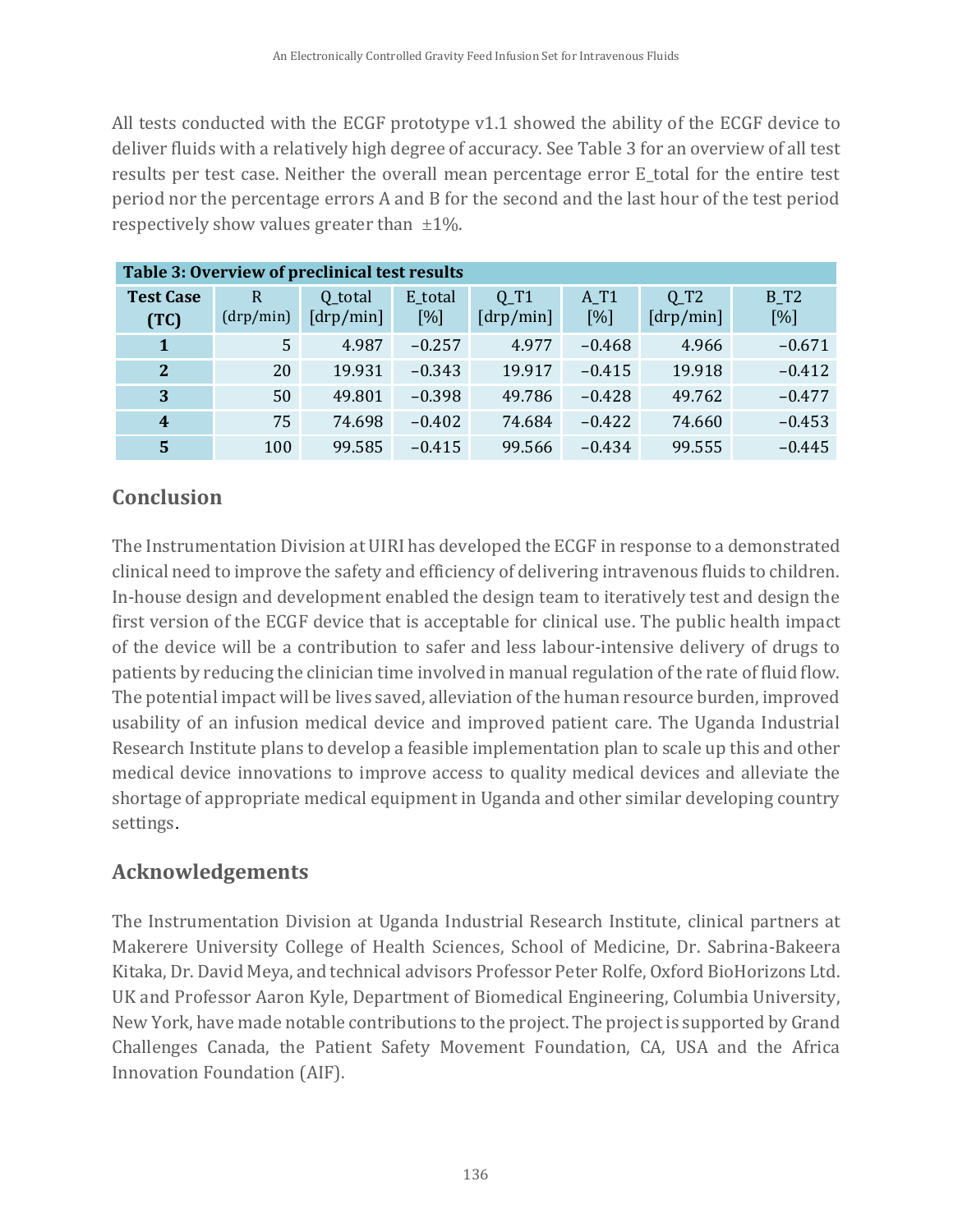### **References**

- Almroth, S. & Latham, M. 1995. Rational home management of diarrhea. *Lancet.* 345(8951):709– 711.
- Barry, J. & Pathe, S. 2008. Health challenges in Africa and the way forward. *International Archives of Medicine.* 1:27. DOI: 10.1186/1755-7682-1-27.
- British Standards. 1976. *BS 3619:1976 Specification. mobile infusion stands.* London: British Standards Institution.
- Doering, T. 2004. *MISRA-C:2004: guidelines for the use of the C language in critical systems.* Warwickshire, UK: MIRA Limited.
- FDA. 2010. *White paper: infusion pump improvement initiative.* US Food and Drug Administration. Available: https://www.fda.gov/medical-devices/infusion-pumps/white-paper-infusion-pumpimprovement-initiative [2019, May 29].
- Graz, B., Dicko, M., Willcox, M.L., Lambert, B., Falquet, J., Forster, M., Giani, S., Diakite. C. et al. 2008. Sublingual sugar for hypoglycaemia in children with severe malaria: a pilot clinical study. *Malaria Journal.* 7:242. DOI: 10.1186/1475-2875-7-242.
- IEC. 1998. *IEC 60601-2-24:1998 Medical electrical equipment – Part 2: Particular requirements for the safety of infusion pumps and controllers.* Geneva: IEC.
- IEC. 2012. IEC 60601-2-24:2012 *Medical Electrical Equipment Part 2b: Particular requirements for the basic safety and essential performance of infusion pumps and controllers.* Geneva: IEC*.*
- Kolko, B. & Intlekofer, K. 2016. *DripAssist™ Infusion Rate Monitor, Unique Low-Cost Device for Gravity Drip IV Infusion, Commercially Launches in US with a Focus on Nursing and Healthcare Innovation,*  Seattle, Washington: Cision PRWEB.
- Lawn, J. et al. 2006. 1 year after the Lancet Neonatal Survival Series: was the call for action heard?. *Lancet,* 367(9521):1541– 1547. DOI: 10.1016/S0140-6736(06)68587-5.
- Maitland, K. et al. 2011. Mortality after Fluid Bolus in African children with severe infection. *New England Journal of Medicine,* 364(26):2483–2495.

Medicine Mondiale. 2008. *Acuset IV Flow Controller.*  Available:

http://www.medicinemondiale.org/PROJECTS/Acust+IV+Flow+Controller.html.[2019, May 06]. OAG. 2015. *Efficiency of operations in regional referral hospitals in Uganda.* Available:

http://www.oag.go.ug/wp-content/uploads/2016/07/Efficiency-of-Operations-of-Regional-Referral-Hospitals.pdf [2019, May 06].

- Pedagogy Infusion Online Learning System. 2017. *DripAssist – A new, simple tool to enhance the ageold practice of gravity infusion.* Available[: https://www.pedagogyeducation.com/Infusion-](https://www.pedagogyeducation.com/Infusion-Campus/Student-Union/Campus-Blog/March-2017/DripAssist-A-New,-Simple-Tool-to-Enhance-the-Age-O.aspx)[Campus/Student-Union/Campus-Blog/March-2017/DripAssist-A-New,-Simple-Tool-to-Enhance](https://www.pedagogyeducation.com/Infusion-Campus/Student-Union/Campus-Blog/March-2017/DripAssist-A-New,-Simple-Tool-to-Enhance-the-Age-O.aspx)[the-Age-O.aspx](https://www.pedagogyeducation.com/Infusion-Campus/Student-Union/Campus-Blog/March-2017/DripAssist-A-New,-Simple-Tool-to-Enhance-the-Age-O.aspx) [2019, May 06].
- Slusher, T., Vaucher, Y., Zamora, T. & Curtis, B. 2012. Feeding and fluids in the premature and sick newborns in the low- middle income countries. In: *Contemporary Pediatrics.* InTech. Available: https://www.intechopen.com/books/contemporary-pediatrics/feeding-and-fluids-in-thepremature-and-sick-newborn-in-the-low-middle-income-countries [2019, May 06].